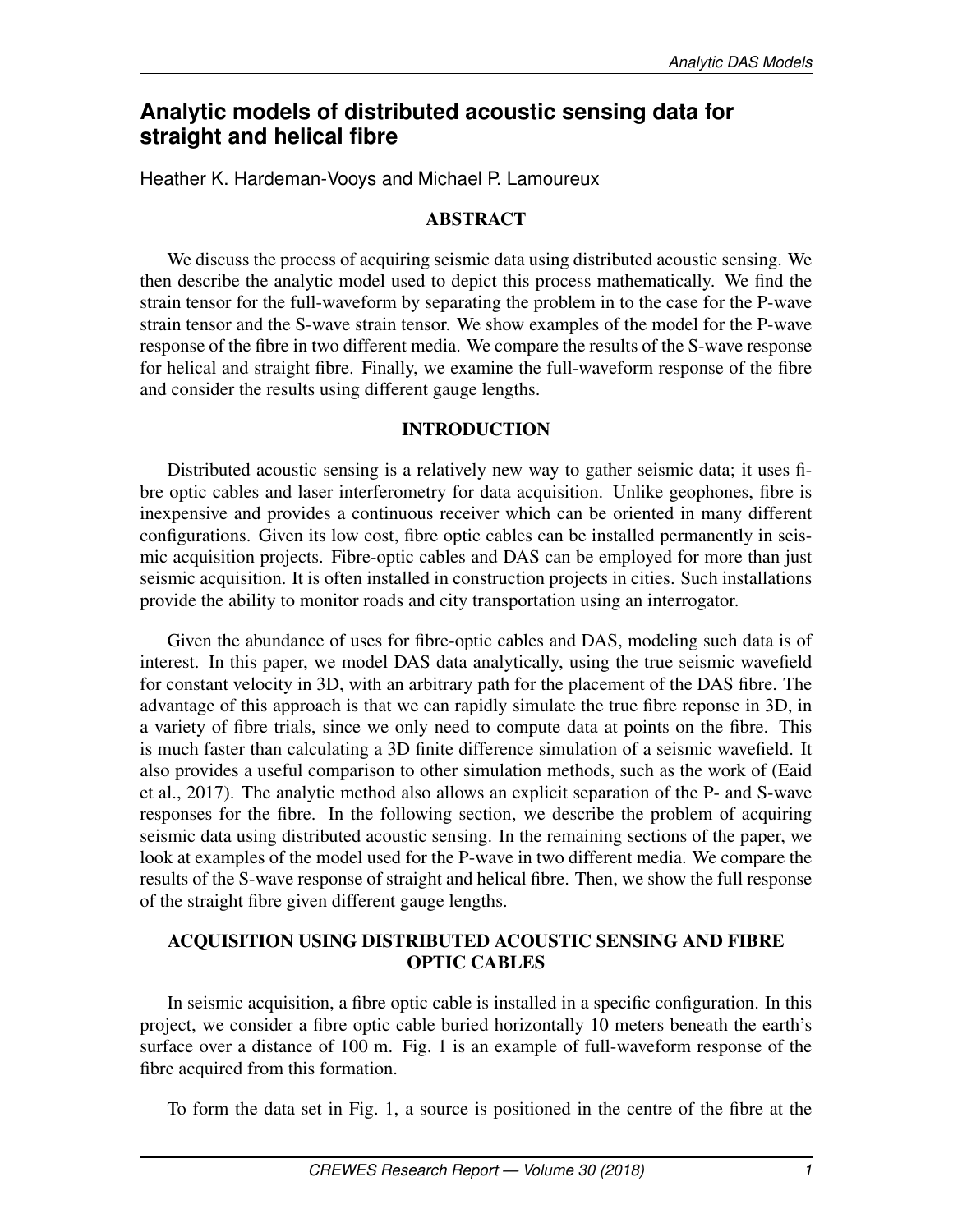# **Full Wave Response of the Fibre**





Earth's surface. Once the source detonates, it sends waves into the ground. When these waves hit the fibre, they stretch and strain the fibre optic cable. The strain on the fibre is recovered by an interrogator attached to the cable using a laser pulse that interacts with imperfections in the cable.

Fig. 2 depicts the description of DAS acquistion. A source is represented by a red 'x'. The blue line represents the fibre 10 m deep. The green half-sphere describes the wave moving away from the source. The receiver is the point where the wave hits the fibre for that portion of the wave. We see that the wave hits two points on the fibre for this portion of the wave. As the wave made by the source moves further from the origin, the wave hits more of the fibre until the fibre ends or the wave dissipates.

In the case of constant velocity, seismic waves move through the earth's subsurface in a spherical shape. In fact, an exercise in calculus shows that the Laplace operator can be considered in terms of radial solutions:

$$
\Delta \eta = \partial_r^2 \eta + \frac{2}{r} \partial_r \eta \tag{1}
$$

where  $\eta = \eta(r)$  depends only on radial distance. In this report, we utilize the solution u of the acoustic wave equation written in terms of the P-wave and S-wave components

$$
u = \nabla \Phi + \nabla \times \Psi \tag{2}
$$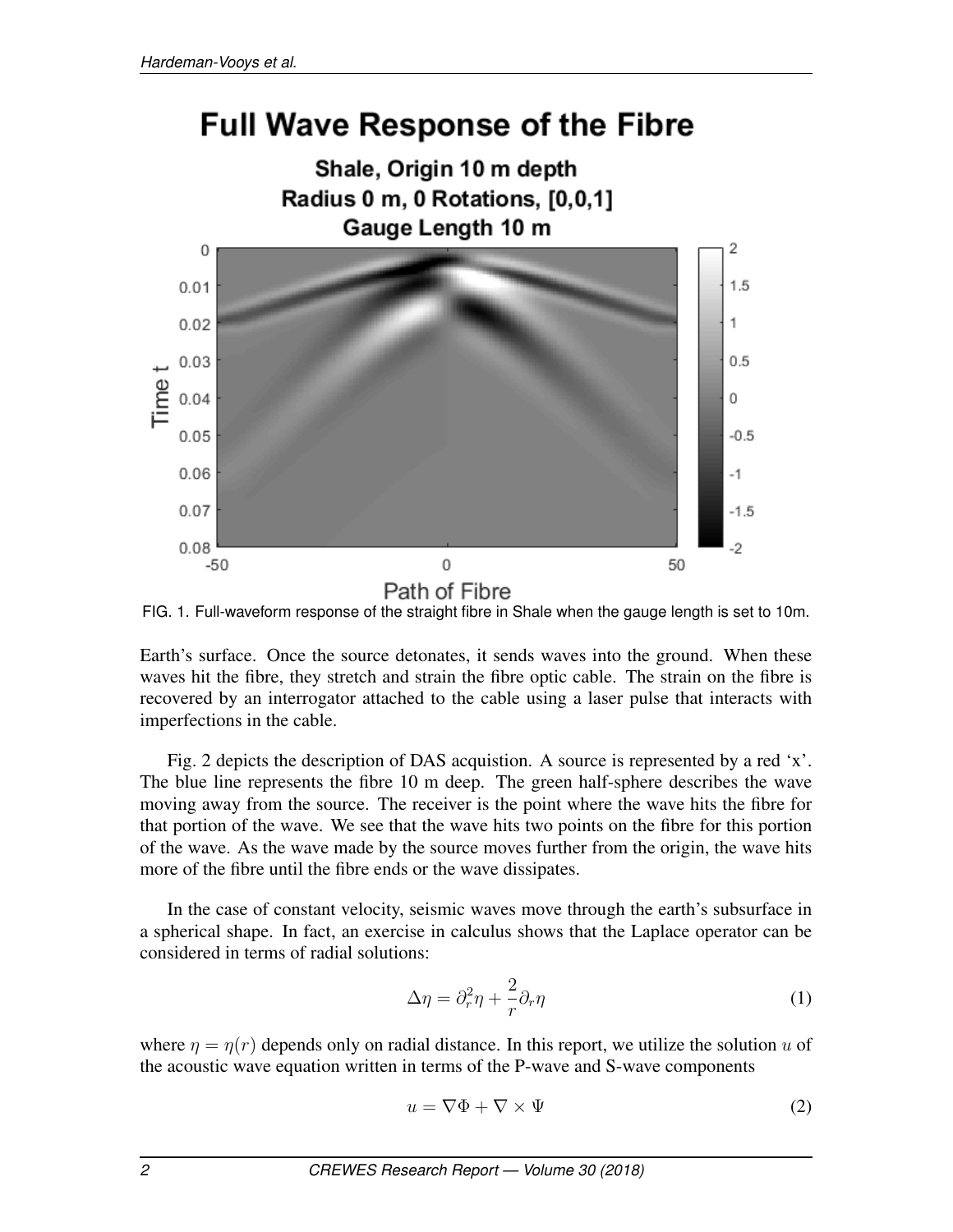

FIG. 2. Physical Model

which we derive from the wave equation using the Helmholtz Decomposition Theorem (Aki and Richards, 2002). Since derivatives are additive, the P-wave and S-wave components satisfy the wave equation and thus can be written using radial solutions. We will use this fact later when we begin creating our model.

In this experiment, the strain is the measure of how much the wave moves the fibre. The equation for strain is defined as follows:

$$
\epsilon_{ij} = \frac{1}{2} (\partial_i u_j + \partial_j u_i). \tag{3}
$$

The strain  $\epsilon$  is a symmetric 3×3 matrix with three eigenvectors and three eigenvalues which describe how much the material moves in each of three orthogonal directions.

In order to recover the response of the fibre in this paper, we consider the fact that the wave hits the fibre at any given point  $p(s_0)$  where p is the path of the fibre. At some point in space, the fibre-optic cable has a tangent vector  $T_p = T_p(x, y, z)$ , which we assume is normalized. The amount of stretching at this point is given by the product of the strain matrix with the tangent vector. Thus, we can determine the strain at this point on p by the following equation:

$$
A(s,t) = \mathbf{T}_{\mathbf{p}}(s)\epsilon(\sqrt{\mathbf{p}(s)})\mathbf{T}_{\mathbf{p}}'(s),\tag{4}
$$

where the matrix  $\epsilon(\sqrt{\mathbf{p}(s)})$  is the strain at the point s on the path p of the fibre which is a distance  $r = \sqrt{\mathbf{p}(s)}$  away from the source at the origin.

To model the problem described above, we need to solve for the strain tensor. Using Eqn. 2, we solve for the strain produced by the full-waveform. Recall

$$
\epsilon_{ij} = \frac{1}{2} (\partial_i u_j + \partial_j u_i)
$$
\n(5)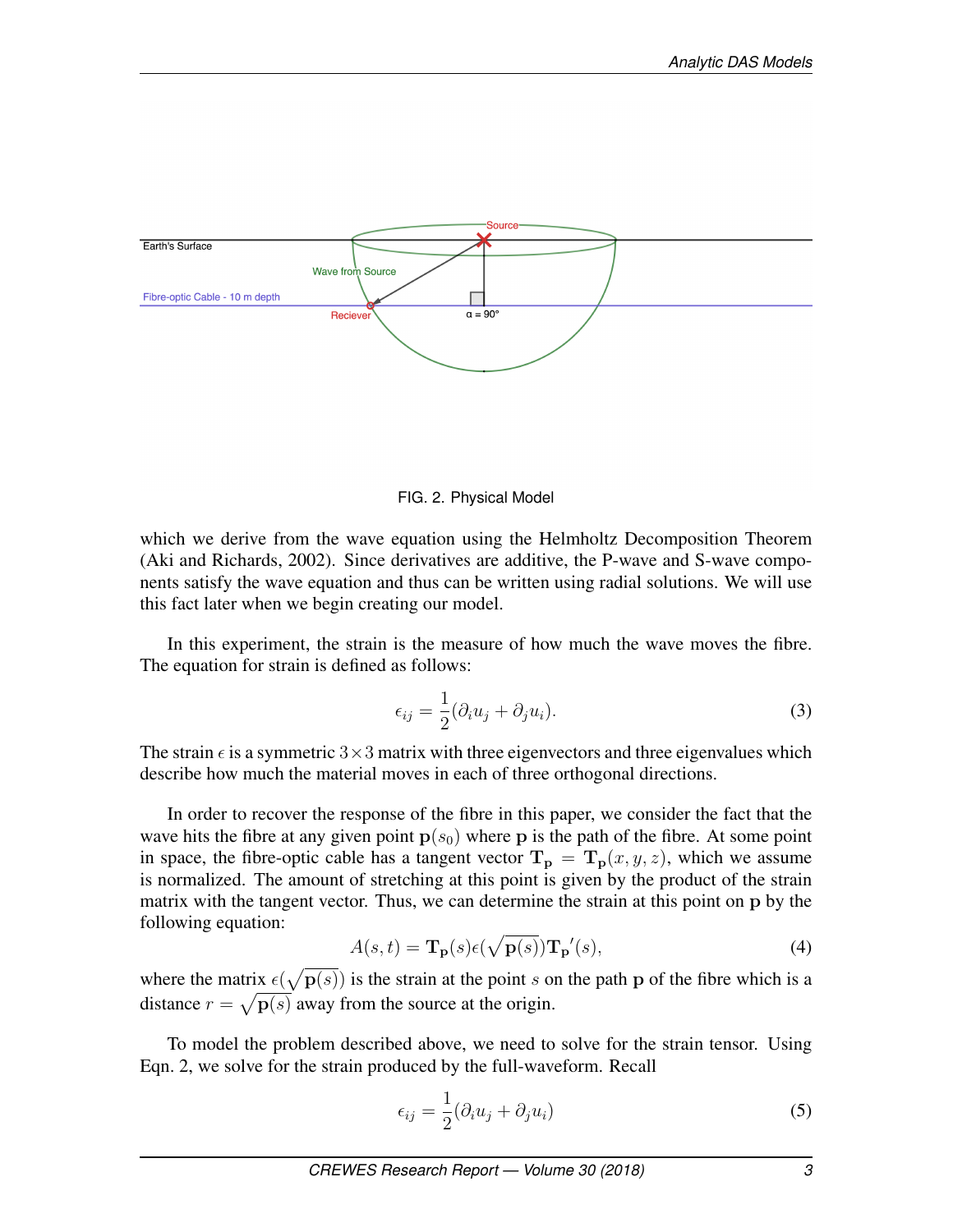is the  $ij$ -th element of the strain tensor. Then, we have

$$
\epsilon_{ij} = \frac{1}{2}(\partial_i u_j + \partial_j u_i) \tag{6}
$$

$$
= \frac{1}{2} (\partial_i ((\nabla \Phi)_j + (\nabla \times \Psi)_j) + \partial_j ((\nabla \Phi)_i + (\nabla \times \Psi)_i))
$$
(7)

$$
= \frac{1}{2} (\partial_i (\nabla \Phi)_j + \partial_i (\nabla \times \Psi)_j + \partial_j (\nabla \Phi)_i + \partial_j (\nabla \times \Psi)_i)
$$
(8)

$$
= \frac{1}{2}(\partial_i(\nabla\Phi)_j + \partial_j(\nabla\Phi)_i) + \frac{1}{2}(\partial_i(\nabla\times\Psi)_j + \partial_j(\nabla\times\Psi)_i)
$$
(9)

$$
= \epsilon_{ij}^{\Phi} + \epsilon_{ij}^{\Psi} \tag{10}
$$

which implies that the full-waveform strain tensor is the sum of the P-wave strain tensor  $(\epsilon^{\Phi})$  and the S-wave strain tensor  $(\epsilon^{\Psi})$ .

Solving for both tensors separately, we start with the P-wave strain tensor  $\epsilon^{\Phi}$ . For the purposes of this paper, we work with the scalar potential

$$
\Phi(x, y, z, t) = \frac{1}{r} e^{-(r - \alpha t)^2 / \sigma^2}
$$
\n(11)

where  $\sigma$  is a typical wavelength and  $r = \sqrt{x^2 + y^2 + z^2}$ . The Gaussian will give a radial solution to the wave equation.

Taking the gradient of  $\Phi$ , we find that

$$
\nabla \Phi = \left(\frac{\partial}{\partial x}\frac{1}{r}F(r - \alpha t), \frac{\partial}{\partial y}\frac{1}{r}F(r - \alpha t), \frac{\partial}{\partial x}\frac{1}{r}F(r - \alpha t)\right)
$$
(12)

where  $F = \exp(-r^2/\sigma^2)$ . Given that F is a Gaussian, we solve for one component and the rest follow similarly. For the first component, we have

$$
\frac{\partial}{\partial x} \frac{1}{r} F(r - \alpha t) = \left( -\frac{1}{r^2} F + \frac{1}{r} F' \right) \frac{\partial r}{\partial x}
$$
\n(13)

$$
= \left(-\frac{1}{r^2}F + \frac{1}{r}F'\right)\frac{x}{r}
$$
\n(14)

$$
= -\frac{x}{r^2} \left( \frac{1}{r} + 2 \frac{(r - \alpha t)}{\sigma^2} \right) F(r - \alpha t)
$$
 (15)

since F is a Gaussian of width  $\sigma$ . Hence, the gradient of  $\Phi$  is

$$
\nabla \Phi = (x, y, z) \frac{1}{r^2} \left( \frac{1}{r} + 2 \frac{(r - \alpha t)}{\sigma^2} \right) F(r - \alpha t)
$$
 (16)

$$
= (x, y, z)G(r, t) \tag{17}
$$

where

$$
G(r,t) = -\frac{1}{r^2} \left(\frac{1}{r} + 2\frac{(r - \alpha t)}{\sigma^2}\right) F(r - \alpha t). \tag{18}
$$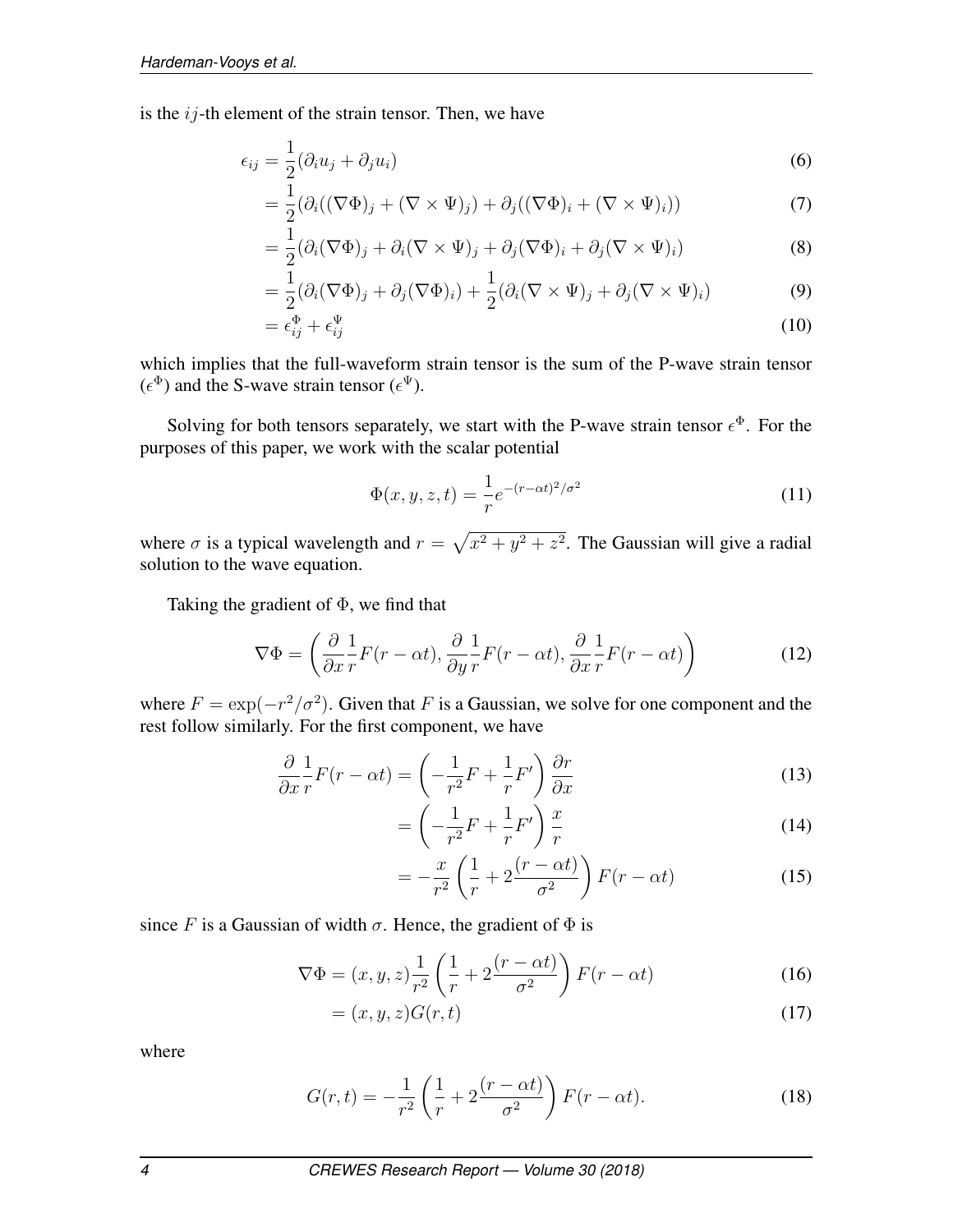Then, we find the strain of ∇Φ by for each component separately. Thus,

$$
\epsilon_{11}^{\Phi} = \frac{1}{2} (\partial_1 (\nabla \Phi)_1 + \partial_1 (\nabla \Phi)_1)
$$
\n(19)

$$
=\frac{\partial(\nabla\Phi)_1}{\partial x}\tag{20}
$$

$$
=\frac{\partial}{\partial x}xG(r,t)\tag{21}
$$

$$
= G + x \frac{\partial G}{\partial x} \tag{22}
$$

$$
= G + x \frac{\partial G}{\partial r} \frac{\partial r}{\partial x}
$$
\n(23)

$$
= G + \frac{x^2}{r} \frac{\partial G}{\partial r}.
$$
\n(24)

Similarly,

$$
\epsilon_{22}^{\Phi} = G + \frac{y^2}{r} \frac{\partial G}{\partial r}, \text{ and} \tag{25}
$$

$$
\epsilon_{33}^{\Phi} = G + \frac{z^2}{r} \frac{\partial G}{\partial r}.
$$
\n(26)

For the off-diagonal terms, we compute

$$
\epsilon_{12}^{\Phi} = \frac{1}{2} (\partial_1 (\nabla \Phi)_2 + \partial_2 (\nabla \Phi)_1)
$$
 (27)

$$
=\frac{1}{2}\left(\frac{\partial}{\partial x}yG + \frac{\partial}{\partial y}xG\right) \tag{28}
$$

$$
=\frac{1}{2}\left(y\frac{\partial G}{\partial x}+x\frac{\partial G}{\partial y}\right)
$$
\n(29)

$$
= \frac{1}{2} \left( \frac{xy}{r} \frac{\partial G}{\partial r} + \frac{xy}{r} \frac{\partial G}{\partial r} \right)
$$
(30)

$$
=\frac{xy}{r}\frac{\partial G}{\partial r}.
$$
\n(31)

By symmetry, we get

$$
\epsilon_{21}^{\Phi} = \frac{xy}{r} \frac{\partial G}{\partial r}.
$$
\n(32)

Similarly, we find

$$
\epsilon_{13}^{\Phi} = \epsilon_{31}^{\Phi} = \frac{xz}{r} \frac{\partial G}{\partial r}, \text{ and}
$$
 (33)

$$
\epsilon_{23}^{\Phi} = \epsilon_{32}^{\Phi} = \frac{yz}{r} \frac{\partial G}{\partial r}.
$$
\n(34)

Therefore, the strain tensor  $\epsilon^{\Phi}$  is

$$
\epsilon^{\Phi} = GI + \frac{1}{r} \frac{\partial G}{\partial r} \mathbf{R}
$$
\n(35)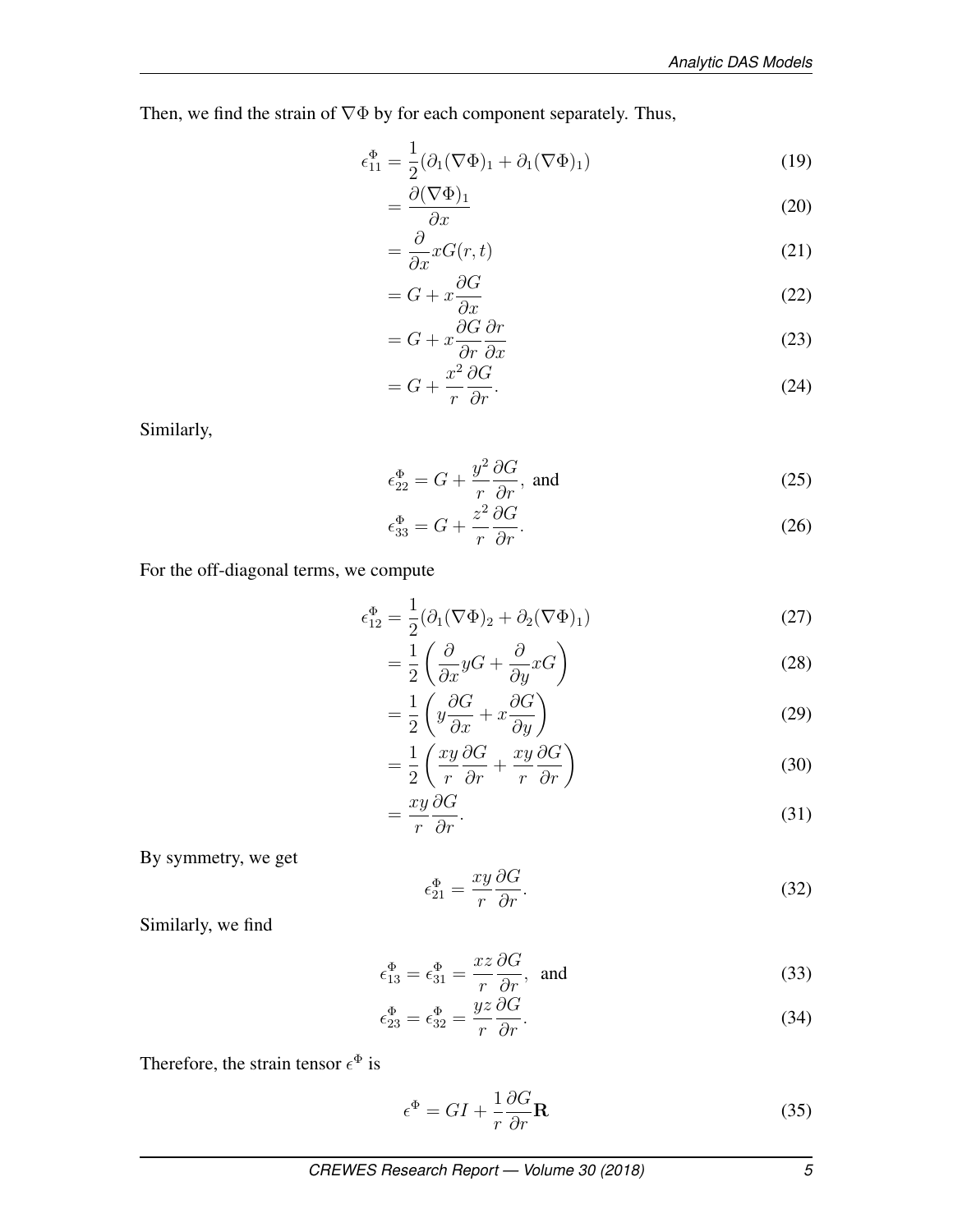where  $I$  is the  $3 \times 3$  identity matrix and

$$
\mathbf{R} = \begin{bmatrix} x^2 & xy & xz \\ xy & y^2 & yz \\ xz & yz & z^2 \end{bmatrix} . \tag{36}
$$

Using standard calculus and algebraic techniques, we find that

$$
\frac{\partial G}{\partial r} = \left(\frac{2}{\sigma^2 r^2} - \frac{6(r - \alpha t)}{\sigma^2 r^3} - \frac{4(r - \alpha t)^2}{\sigma^4 r^2} - \frac{3}{r^4}\right) F(r - \alpha t). \tag{37}
$$

For the S-wave strain tensor,  $\epsilon^{\Psi}$ , we define the vector potential as

$$
\Psi(x, y, z, t) = \frac{1}{r} F(r - \alpha t) [A_x, A_y, A_z],
$$
\n(38)

where  $r = \sqrt{x^2 + y^2 + z^2}$  and  $A_x, A_y, A_z \in \mathbb{R}$ . As with  $\Phi$ , this choice of  $\Psi$  follows from the discussion on radial solutions seen earlier in the report. We compute the curl

$$
\nabla \times \Psi = \begin{bmatrix} \hat{i} & \hat{j} & \hat{k} \\ \frac{\partial}{\partial x} & \frac{\partial}{\partial y} & \frac{\partial}{\partial z} \\ \Psi_1 & \Psi_2 & \Psi_3 \end{bmatrix}
$$
(39)

$$
= \left(\frac{\partial \Psi_3}{\partial y} - \frac{\partial \Psi_2}{\partial z}, \frac{\partial \Psi_1}{\partial z} - \frac{\partial \Psi_3}{\partial x}, \frac{\partial \Psi_2}{\partial x} - \frac{\partial \Psi_1}{\partial y}\right).
$$
 (40)

Computing the partial derivatives of each  $(\nabla \times \Psi)_n$  for  $n = 1, 2, 3$ , we have

$$
(\nabla \times \Psi)_{1} = \frac{\partial \Psi_{3}}{\partial y} - \frac{\partial \Psi_{2}}{\partial z}
$$
\n(41)

$$
= G(r,t)A_zy - G(r,t)A_yz \tag{42}
$$

$$
= G(r,t)(A_zy - A_yz)
$$
\n(43)

$$
(\nabla \times \Psi)_2 = \frac{\partial \Psi_1}{\partial z} - \frac{\partial \Psi_3}{\partial x} \tag{44}
$$

$$
= G(r,t)A_x z - G(r,t)A_z x \tag{45}
$$

$$
= G(r,t)(A_x z - A_z x)
$$
\n<sup>(46)</sup>

$$
(\nabla \times \Psi)_3 = \frac{\partial \Psi_2}{\partial x} - \frac{\partial \Psi_1}{\partial y} \tag{47}
$$

$$
= G(r,t)A_y x - G(r,t)A_x y \tag{48}
$$

$$
= G(r,t)(A_y x - A_x y). \tag{49}
$$

Hence, the curl is

$$
\nabla \times \Psi = G(r, t)[\mathbf{X}, \mathbf{Y}, \mathbf{Z}] \tag{50}
$$

where

$$
\mathbf{X} = A_z y - A_y z,\tag{51}
$$

$$
\mathbf{Y} = A_x z - A_z x, \text{ and } \tag{52}
$$

$$
\mathbf{Z} = A_y x - A_x y. \tag{53}
$$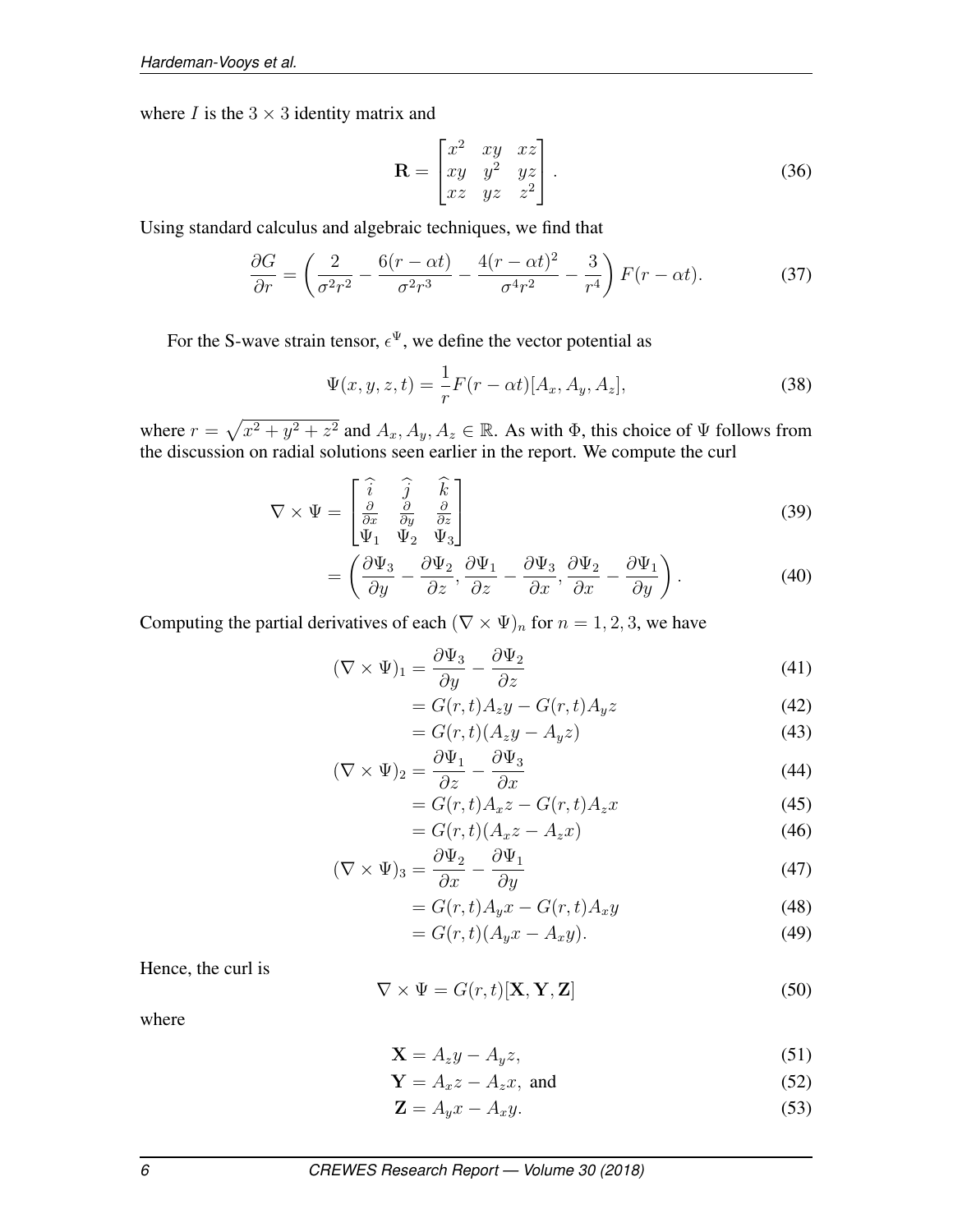To solve for each component of the S-wave strain  $\epsilon^{\Psi}$ , we have

$$
\epsilon_{11} = \frac{\partial (\nabla \times \Psi)_1}{\partial x} = \frac{\partial}{\partial x} (G(r, t) \mathbf{X})
$$
\n(54)

$$
= \left(\frac{x}{r}\frac{\partial G}{\partial r}\mathbf{X} - G\frac{\partial \mathbf{X}}{\partial x}\right)
$$
(55)

$$
=\frac{x}{r}\frac{\partial G}{\partial r}\mathbf{X}\tag{56}
$$

since

$$
\frac{\partial \mathbf{X}}{\partial x} = \frac{\partial}{\partial x} (A_z y - A_y z) = 0.
$$
 (57)

By a similar argument,

$$
\epsilon_{22} = \frac{y}{r} \frac{\partial G}{\partial r} \mathbf{Y}, \text{ and}
$$
 (58)

$$
\epsilon_{33} = \frac{z}{r} \frac{\partial G}{\partial r} \mathbf{Z}.
$$
\n(59)

For the off-diagonal cases, we have symmetry so we only need to find  $\epsilon_{12}$ ,  $\epsilon_{13}$ , and  $\epsilon_{23}$ . Then, we have

$$
\epsilon_{12} = \frac{1}{2} \left( \frac{\partial (\nabla \times \Psi)_2}{\partial x} + \frac{\partial (\nabla \times \Psi)_1}{\partial y} \right) \tag{60}
$$

$$
= \frac{1}{2} \left[ \left( \frac{x}{r} \frac{\partial G}{\partial r} \mathbf{Y} - GA_z \right) + \left( \frac{y}{r} \frac{\partial G}{\partial r} \mathbf{X} + GA_z \right) \right]
$$
(61)

$$
= -\frac{1}{2} \frac{1}{r} \frac{\partial G}{\partial r} (x\mathbf{Y} + y\mathbf{X}). \tag{62}
$$

Using a similar method, we get that

$$
\epsilon_{13} = \frac{1}{2} \frac{1}{r} \frac{\partial G}{\partial r} (x \mathbf{Z} + z \mathbf{X}), \text{ and}
$$
 (63)

$$
\epsilon_{23} = \frac{1}{2} \frac{1}{r} \frac{\partial G}{\partial r} (y \mathbf{Z} + z \mathbf{Y}). \tag{64}
$$

giving the complete strain equation  $\epsilon$  as

$$
\epsilon = \frac{1}{2} \frac{1}{r} \frac{\partial G}{\partial r} \begin{bmatrix} 2xX & xY + yX & xZ + zX \\ yX + xY & 2yY & yZ + zY \\ zX + xZ & zY + yZ & 2xX \end{bmatrix} . \tag{65}
$$

We compute the strain tensor  $\epsilon$  for the full-waveform to be

$$
\epsilon = \epsilon^{\Phi} + \epsilon^{\Psi} \tag{66}
$$

$$
= G_{\Phi}I + \frac{1}{r}\frac{\partial G_{\Phi}}{\partial r}R_{\Phi} + \frac{1}{2}\frac{1}{r}\frac{\partial G_{\Psi}}{\partial r}R_{\Psi}
$$
(67)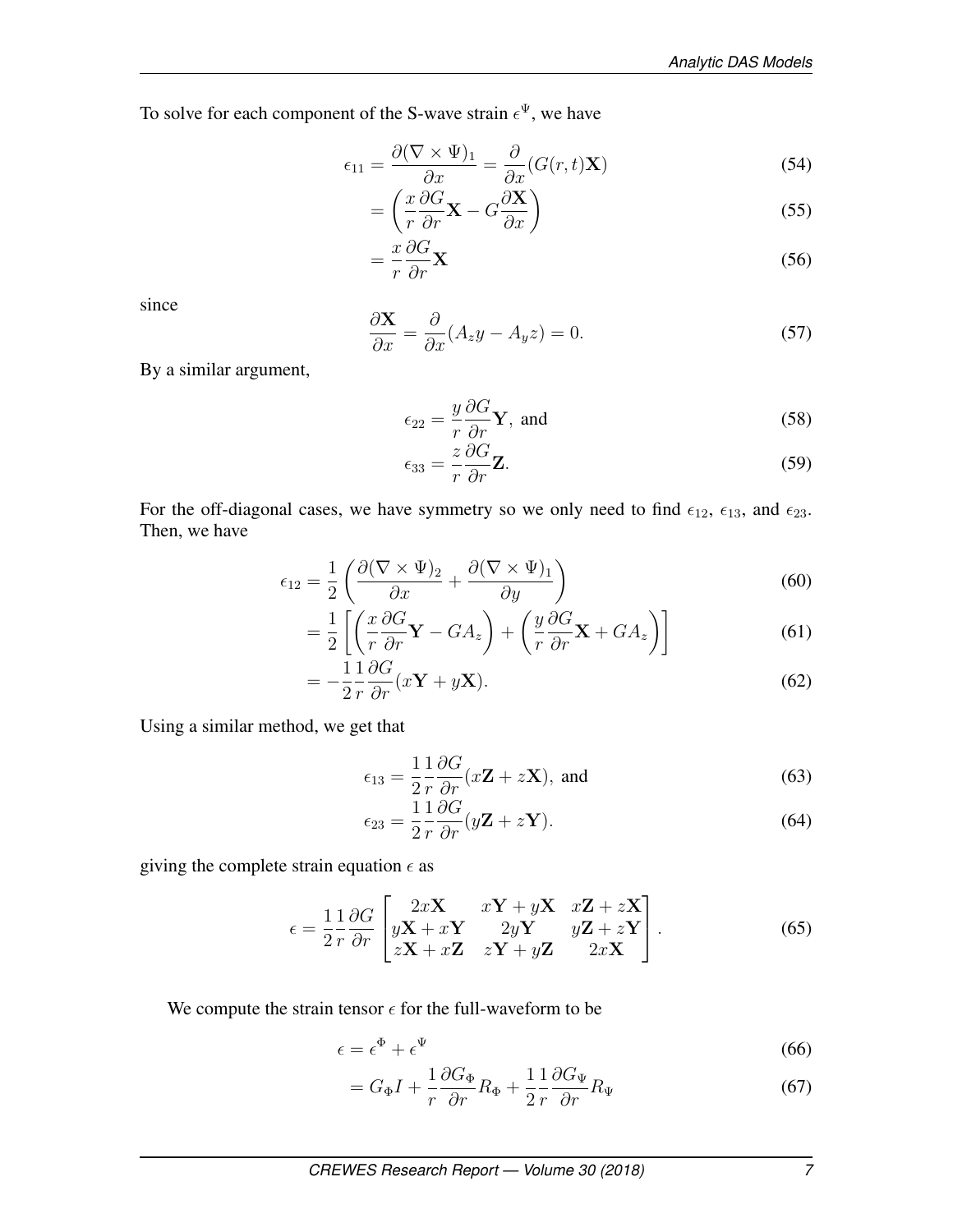where  $G_{\Phi}$  and  $G_{\Psi}$  signify whether to use the P-wave ( $\Phi$ ) or S-wave ( $\Psi$ ) velocity for the function  $G$ .

Now that we have calculated the strain tensor results for the P-wave, S-wave, and fullwaveform, we can consider examples for P-wave and S-wave separately as well as the full-waveform. During these examples, we will also compare responses given different minerals, discuss the difference between straight and helical fibre, and examine the effect of varying the gauge length.

#### EXAMPLES

In this section, we consider three examples. The first example looks at the P-wave response of a straight fibre for two different velocities. We will see the effect that different minerals have on the response of the fibre. The second example compares the S-wave response of the straight and helical fibre. We examine the differences between the two cases from the fibre in one mineral. In the final example, we analyze the results of the full-wave response of the fibre in one mineral given different gauge lengths.

#### P-wave example

We begin by a quick study of the fibre's response given different media. Using the P-wave as an example, we examine two different media: saturated shale and limestone.



FIG. 3. The P-wave response of the straight fibre in (left) saturated shale - 2500 m/s and (right) limestone - 6000 m/s

Fig. 3 gives the results of the straight fibre's response for the P-wave in saturated shales (left) and limestone (right). Both responses are hyperbolic in shape; however, the hyperbola has a steeper slope in saturated shales as opposed to the more shallow slope of the limestone. This follows physically since the wave moves faster in limestone than it does in shale.

The hyperbola for both the saturated shales response and the limestone response also has three distinct color changes in amplitude. The changes shows the stretch and strain of the fibre as the wave passes over the fibre-optic cable in time.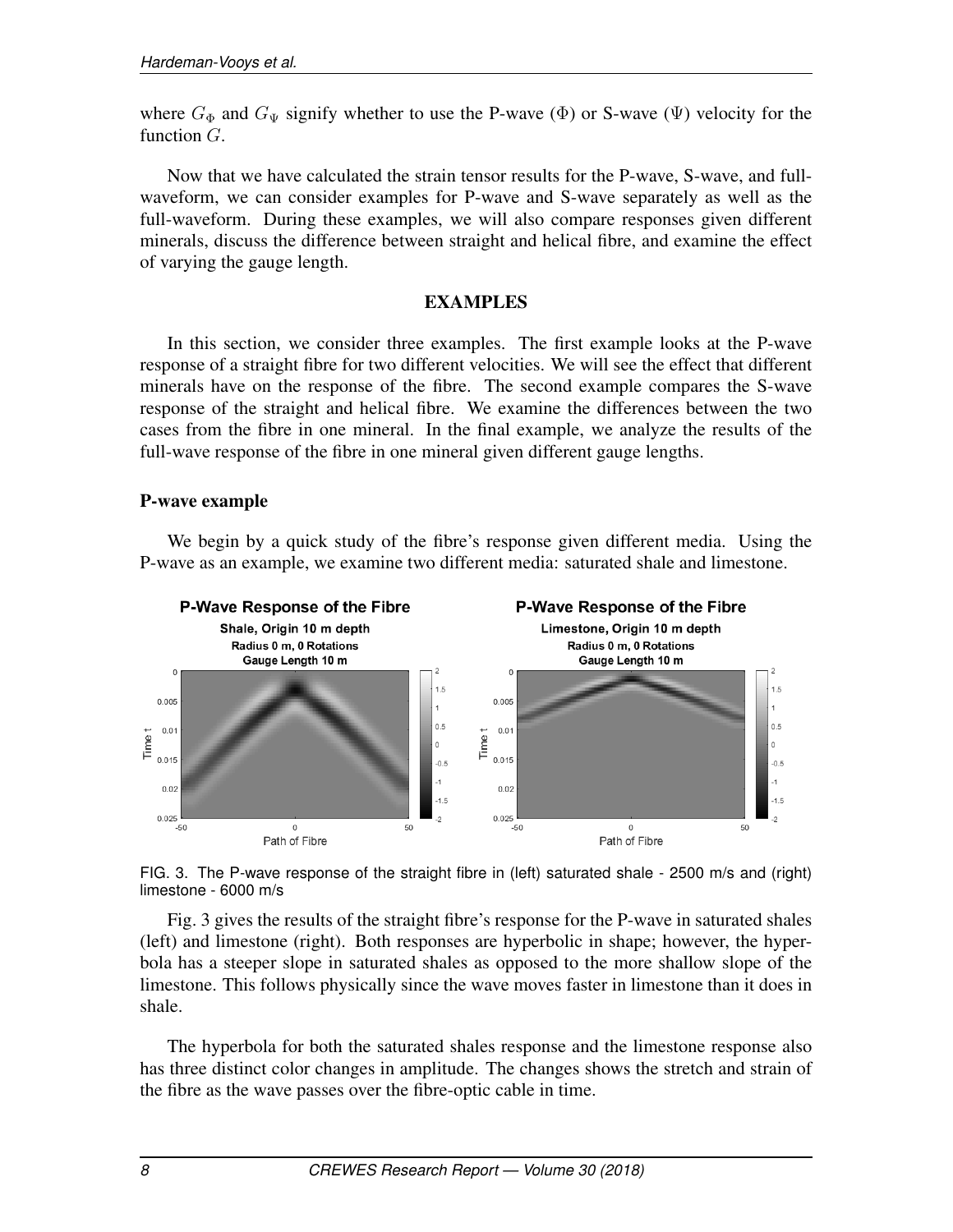#### S-wave example

For the S-wave response, we examine the differences between straight fibre and helical fibre. For the helical fibre, the setup remains the same as the straight fibre, i.e. laid horizontally 10 meters deep; however, fibre forms a helix of with radius 1 cm and has 10 rotations per meter. Over the 100 meter distance we consider in the experiment, the fibre has 1000 rotations. We only look at the results in saturated shales. Given the results of the P-wave example, the S-wave response for limestone would be a shallow hyperbola in comparison to the steeper hyperbola we will see given by the saturate shales since the velocity of the S-wave for limestone is 3300 m/s as opposed to the 800 m/s velocity of the S-wave for saturated shales. As with the P-wave example, we use the max velocity of the S-wave for the media as given in (Bourbié et al., 1987).



FIG. 4. The S-wave response of the straight fibre in saturated shale when (top left)  $A = [0,0,0]$ , (top right)  $A = [1, 0, 0]$ , (bottom left)  $A = [0, 1, 0]$ , and (bottom right)  $A = [0, 0, 1]$ 

Fig. 4 and 5 show the S-wave response of the straight fibre in saturated shales for different vectors A. When  $A = [0, 0, 0]$ , the S-wave response is understandably 0. For  $A = [1, 0, 0], A = [0, 1, 0],$  and  $A = [1, 1, 0],$  the fibre gives no response; yet, when  $A = [0, 0, 1], A = [0, 1, 1], A = [1, 0, 1]$  and  $A = [1, 1, 1],$  the straight fibre does detect stress and strain. This result suggests that the straight fibre does not detect stress or strain in the  $x$ - and  $y$ - directions.

Visually, the results for  $A = [0, 0, 1]$  look brighter than the results for the other vec-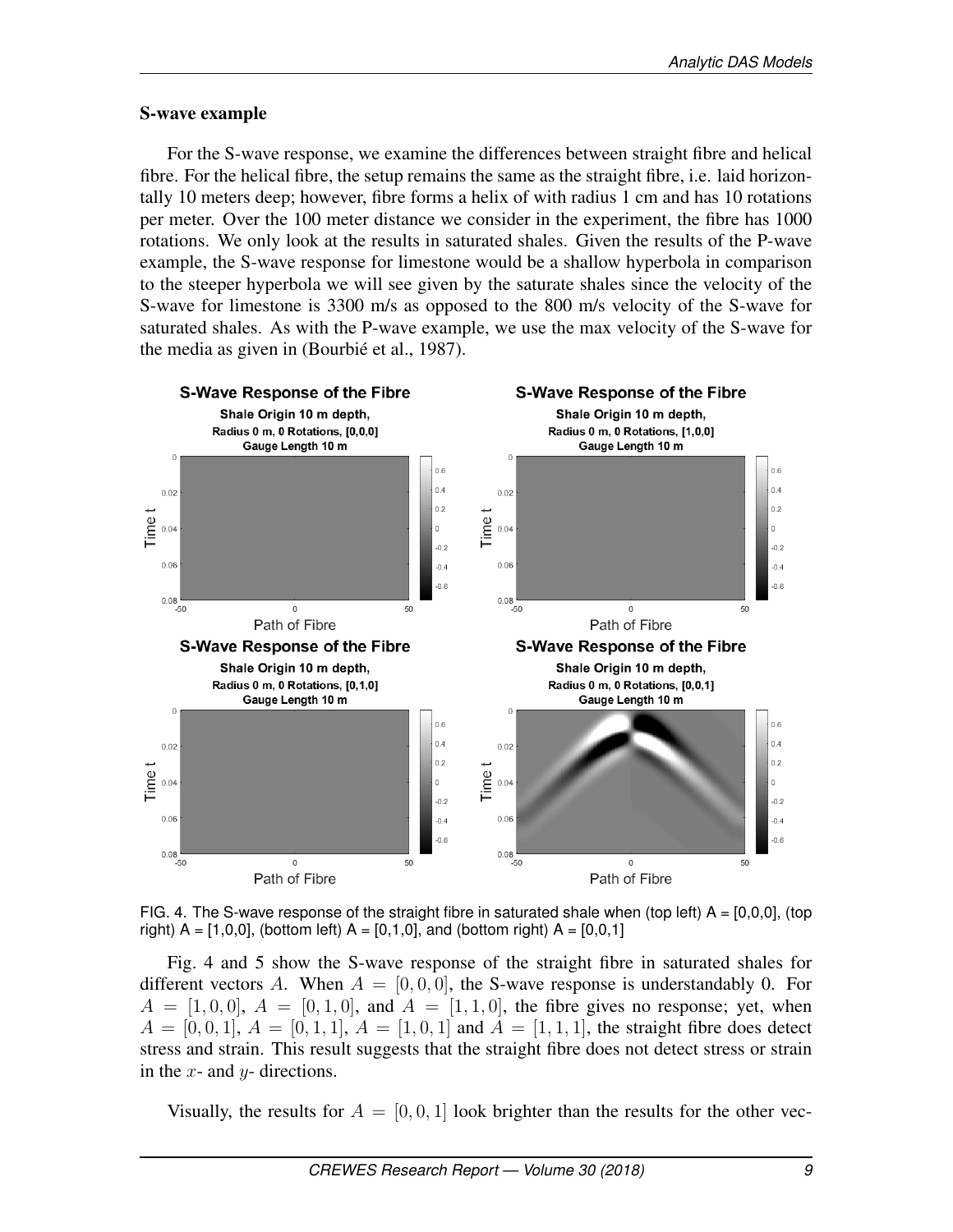

FIG. 5. The S-wave response of the straight fibre in saturated shale when (top left)  $A = [1,1,0]$ , (top right)  $A = [1, 0, 1]$ , (bottom left)  $A = [0, 1, 1]$ , and (bottom right)  $A = [1, 1, 1]$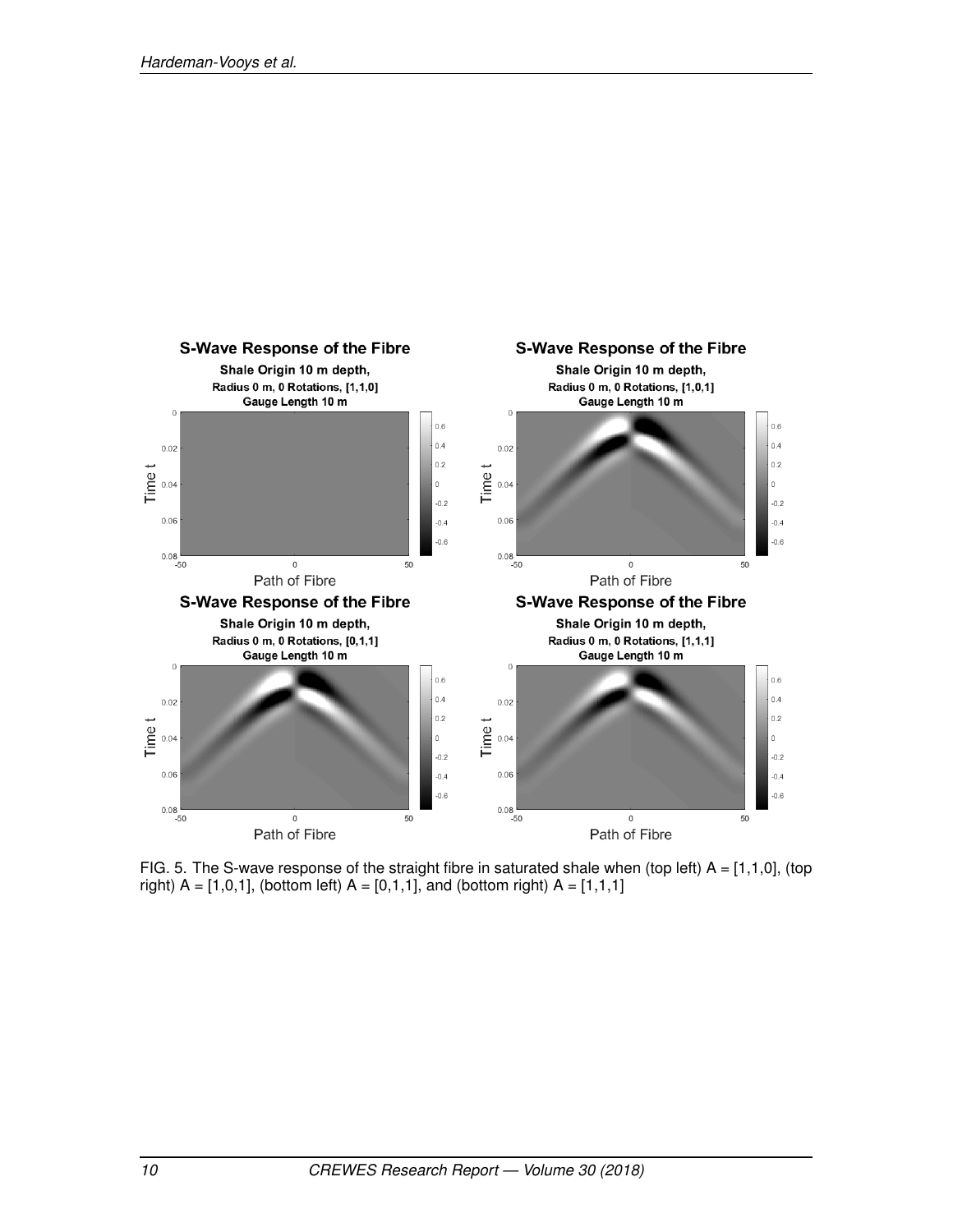tors A with non-zero  $z$  components. A comparison shows a difference ranging between  $-0.6167$  and 0.6173 for the responses when  $A = [0, 1, 1]$  and  $A = [1, 0, 1]$  whereas the difference ranges between  $-0.8900$  and 0.8907 for the response when  $A = [1, 1, 1]$ . These results imply that having both  $x-$  and  $y-$  components be non-zero dampens the response of the fibre more than having only one of the  $x-$  and  $y-$  components be non-zero. Furthermore, comparing the results from  $A = [0, 1, 1]$  and  $A = [1, 0, 1]$  gives a difference of 0. It is an interesting question as to what the physical reason is for the result that there is no difference between the case when  $A = [0, 1, 1]$  and  $A = [1, 0, 1]$ .

It is interesting to note that the addition of a non-zero  $x-$  or  $y-$  component to the vector A that has a non-zero z-component  $(A = [0, 1, 1], A = [1, 0, 1], A = [1, 1, 1]$  results in a different response when having only a non-zero x– or y– component  $(A = [1, 0, 0], A =$  $[0, 1, 0]$ ) resulted in no response from the fibre. Potentially, these are the vectors where the straight fibre is perpendicular to the source for the S-wave.





Fig. 6 and 7 show the S-wave response of the helical fibre in saturated shale for different vectors A. As with the case for the straight fibre, the vector  $A = [0, 0, 0]$  provides a response of 0; but, the result for vectors  $A = \begin{bmatrix} 1, 0, 0 \end{bmatrix}$  and  $A = \begin{bmatrix} 0, 1, 0 \end{bmatrix}$  shows the fibre detects some strain from the wave. While it is not a lot, it is still more than the straight fibre provided. Table 1 shows the range of the amplitude for the straight and helical fibre response at different vectors A.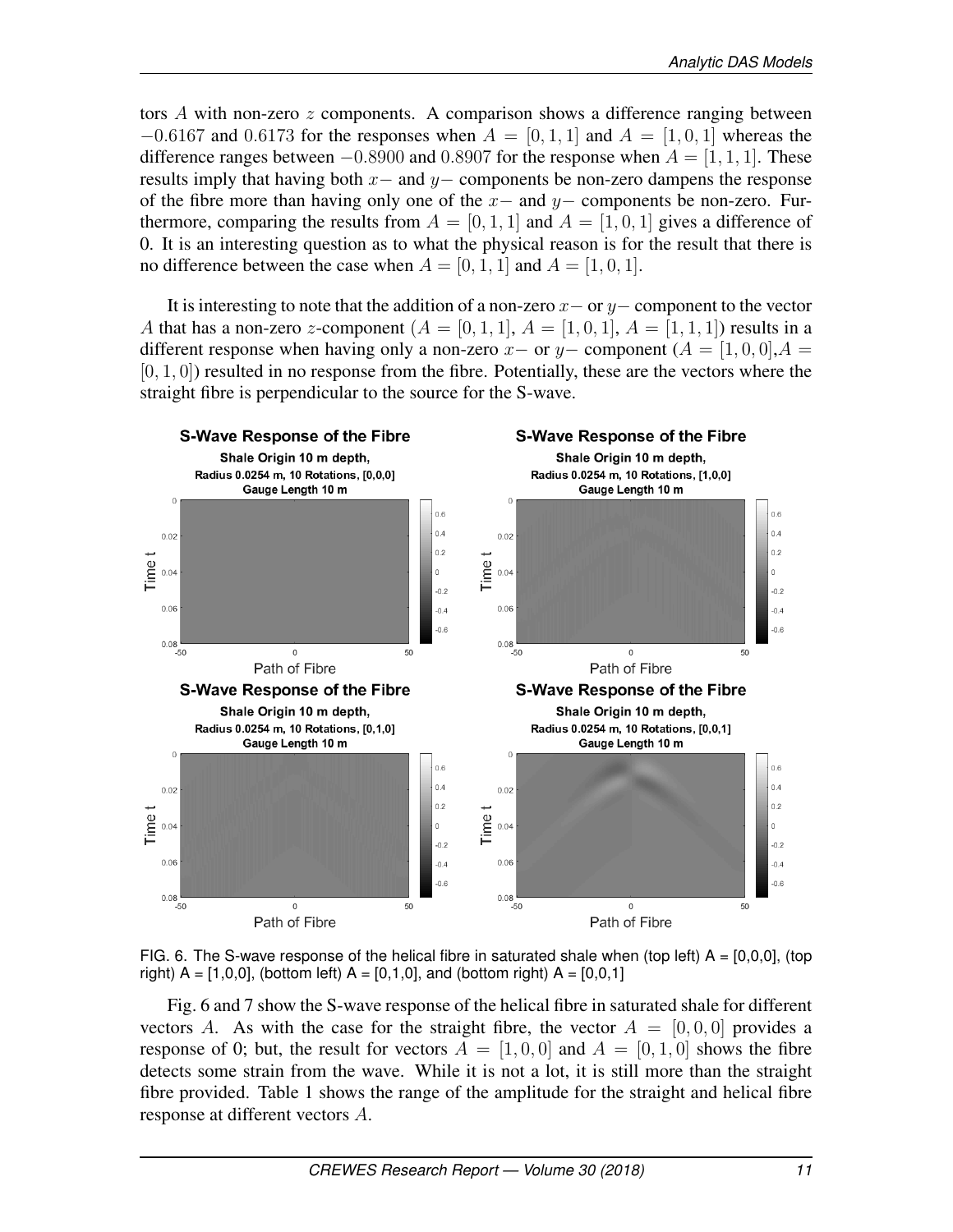

FIG. 7. The S-wave response of the helical fibre in saturated shale when (top left)  $A = [1,1,0]$ , (top right)  $A = [1, 0, 1]$ , (bottom left)  $A = [0, 1, 1]$ , and (bottom right)  $A = [1, 1, 1]$ 

Table 1. Amplitude range of the straight and helical fibre response for different vectors A

| Vector A  | <b>Straight Fibre Range</b> | <b>Helical Fibre Range</b> |
|-----------|-----------------------------|----------------------------|
| [0, 0, 0] |                             |                            |
| [1, 0, 0] | $\theta$                    | $(-0.0063, 0.0062)$        |
| [0, 1, 0] |                             | $(-0.0046, 0.0040)$        |
| [0, 0, 1] | $(-2.1057, 2.1075)$         | $(-0.1632, 0.1642)$        |
| [1, 1, 0] |                             | $(-.0069, 0.0049)$         |
| [0, 1, 1] | $(-1.4890, 1.4902)$         | $(-0.1158, 0.1160)$        |
| [1, 0, 1] | $(-1.4890, 1.4902)$         | $(-0.1156, 0.1163)$        |
| [1, 1, 1] | $(-1.2157, 1.2168)$         | $(-0.0948, 0.0951)$        |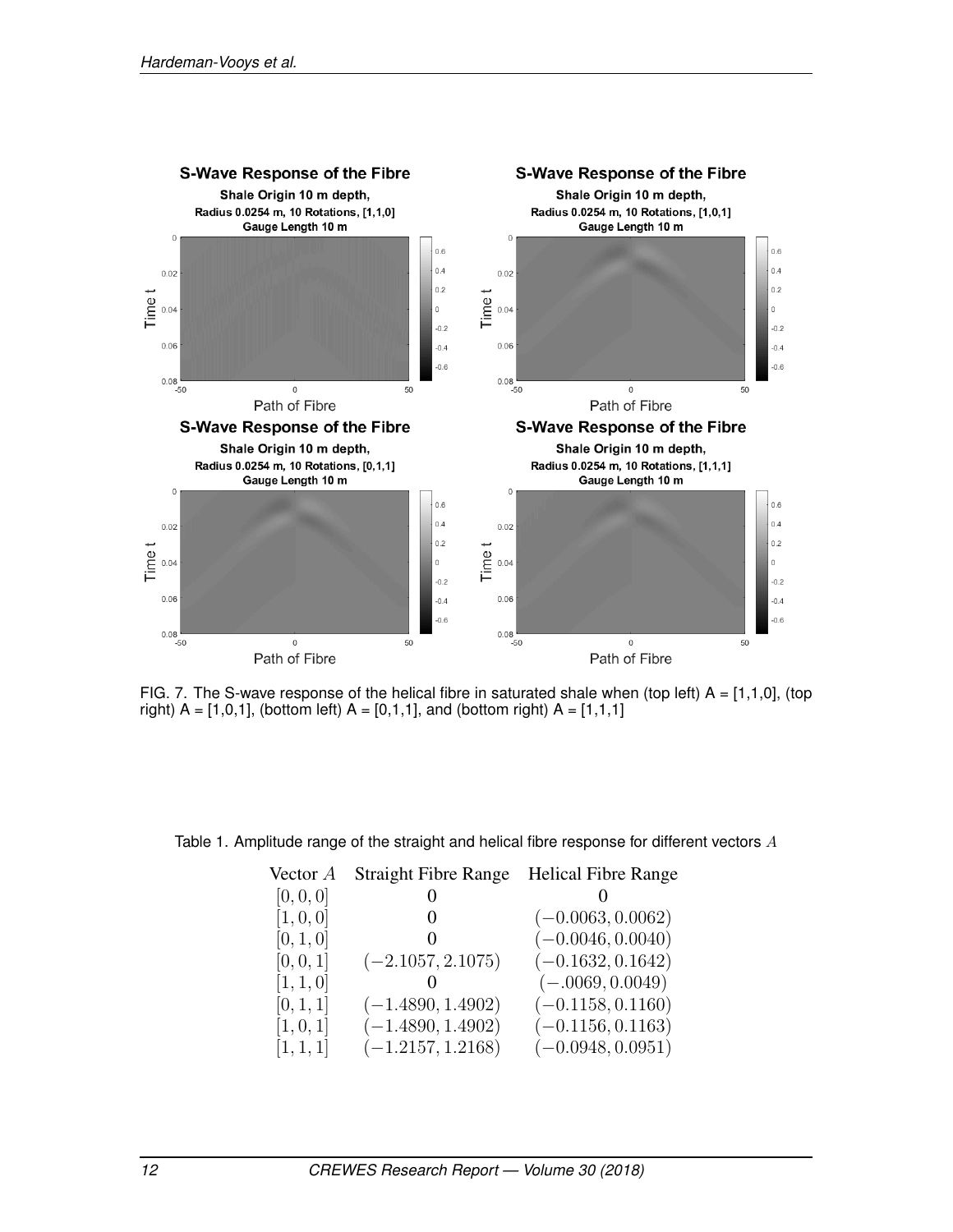Besides producing a response for vectors  $A = \begin{bmatrix} 1, 0, 0 \end{bmatrix}$ ,  $A = \begin{bmatrix} 0, 1, 0 \end{bmatrix}$ , and  $A = \begin{bmatrix} 1, 1, 0 \end{bmatrix}$ unlike the straight fibre's response, the helical fibre produces different responses for the vectors  $A = [0, 1, 1]$  and  $A = [1, 0, 1]$  whereas the straight fibre's response was the same for both vectors. It is also interesting to note that for both the straight and helical fibre responses, vector  $A = [0, 0, 1]$  has an amplitude almost twice the size of the amplitude found in  $A = \begin{bmatrix} 1, 1, 1 \end{bmatrix}$ . With regards to the dampened amplitude of the helical fibre, we see that the amplitude of the straight fibre is about 13 times the size of the amplitude of the helical fibre's response for vectors  $A = [0, 0, 1], A = [0, 1, 1], A = [1, 0, 1],$  and  $A = [1, 1, 1].$ 

While the response is dampened for helical fibre, more vectors A provide a response for the helical fibre which supports the use of helical fibre in acquisition as it is more sensitive to strain in more than just the z-direction. Not only is the helical fibre more sensitive, but the data set for the helical fibre is actually larger than the straight fibre. For all vectors  $A$ , the data set of the straight fibre is  $500 \times 152$  (Timet  $\times$  Path of Fibrep(s)) whereas the data set of the helical fibre is  $500 \times 157$ . The difference results from the fact that the sample points are taken along the helical distance of the fibre. Since the sample points are 2/3 m apart, the straight fibre only gives sample points equal to the length of the fibre divided by 2/3. When the fibre is helical, the length of the fibre over 100 meters increases. The sample point is taken at  $2/3$  m distance along the arc length of the fibre. So,  $2/3$  m on the helical fibre is less than  $2/3$  m on the straight fibre which means the helical fibre has more sample points than the straight fibre. While the amplitude is dampened in comparison to the straight fibre, the helical fibre provides more information about the 100 meters in our example than the straight fibre which also supports the use of helical fibre in seismic acquisition.

#### Full-waveform example

Now we combine the results of the P-wave and S-wave examples to study the effect that different gauge lengths have on the full-waveform response. We again repeat the experiment for saturated shale. We also only consider the vector  $A = [0, 0, 1]$  as it produced the sharpest image for both straight and helical fibre. This example will only look at the response of the straight fibre. Over a distance of 100 m, we compare the following gauge lengths: 5 m, 10 m, 20 m and 25 m.

Fig. 8 shows the response of the straight fibre in shale for four different gauge lengths. The image is the sharpest for gauge length 5 m with the result for gauge length 10 m only slightly less sharp; however, we see a spreading of the hyperbola for gauge length 20 m and 25 m.

Recall that the gauge length considers the results of a small portion of the signal at a time, i.e., for our model: 5 m, 10 m, 20 m or 25 m. During that portion, gauge length is contracted or stretched depending on the shape of the signal. Since the response of the fibre is a hyperbolic, the larger gauge lengths contain a larger portion of the hyperbola. So, it holds more stretching and contracting information such that the two could cancel each other out as seen in the spreading of the hyperbolas in the results for gauge length 20 m and 25 m.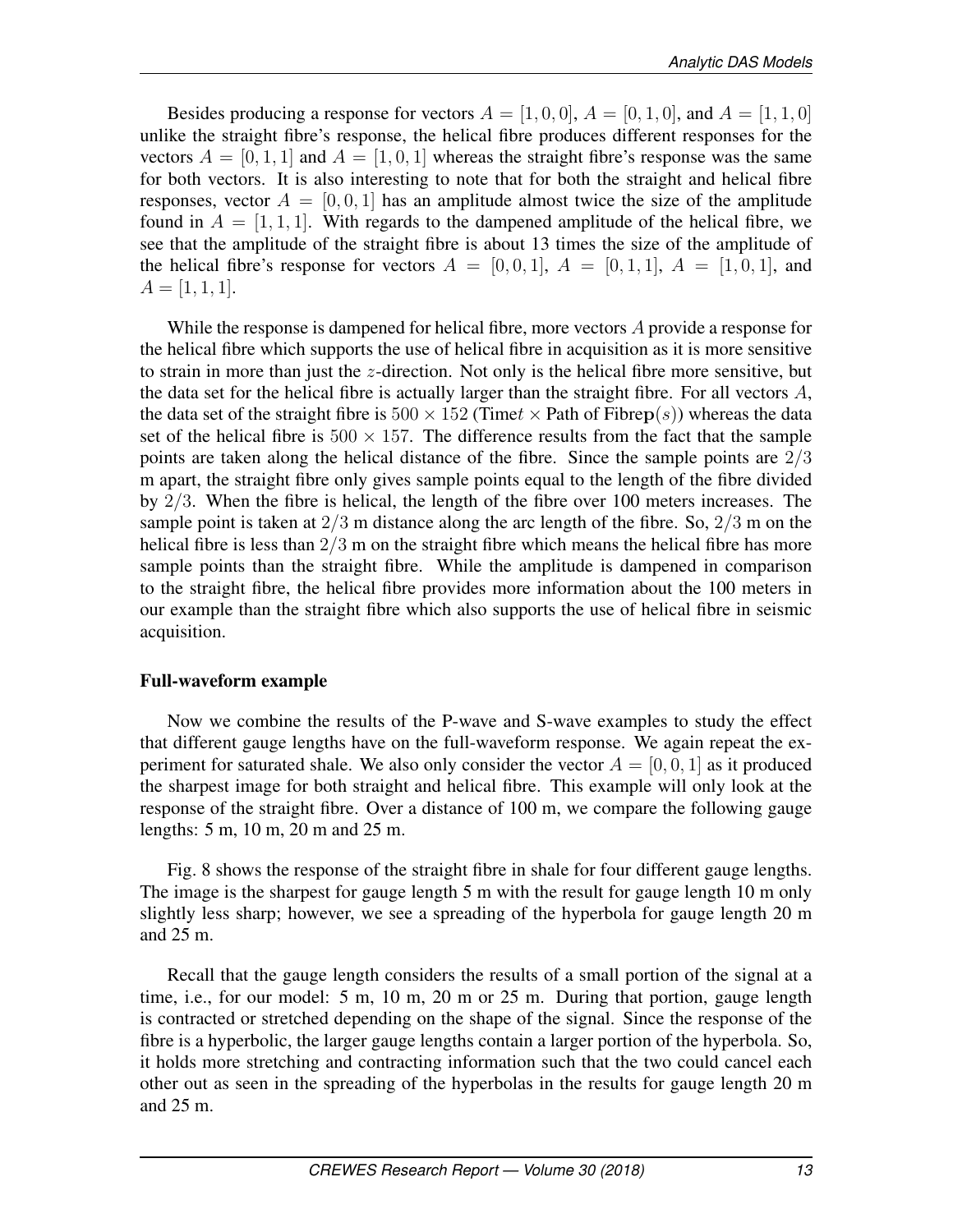

FIG. 8. The full-wave response of the straight fibre in saturated shale when  $A = [0,0,1]$  for (top left) Gauge length 5 m, (top right) Gauge length 10 m, (bottom left) Gauge length 20 m, and (bottom right) Gauge length 25 m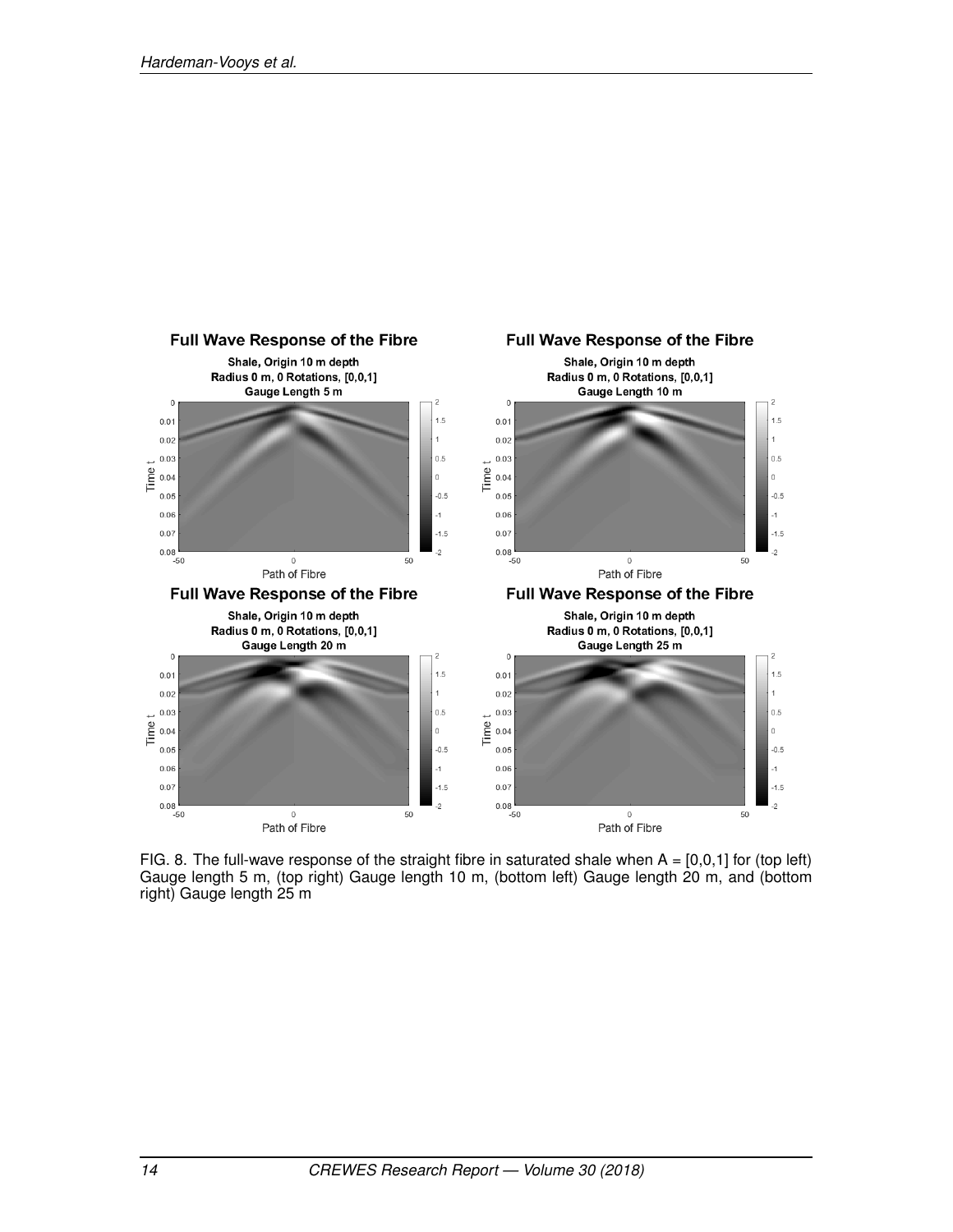

FIG. 9. Comparison of the gauge lengths with respect to the full-waveform signal at  $t_1$  of the straight fibre: (Blue) Original signal at  $t_1$  (Red) Gauge length 5m, (Yellow) Gauge length 10m, (Purple) Gauge length 20m, and (Green) Gauge length 25m.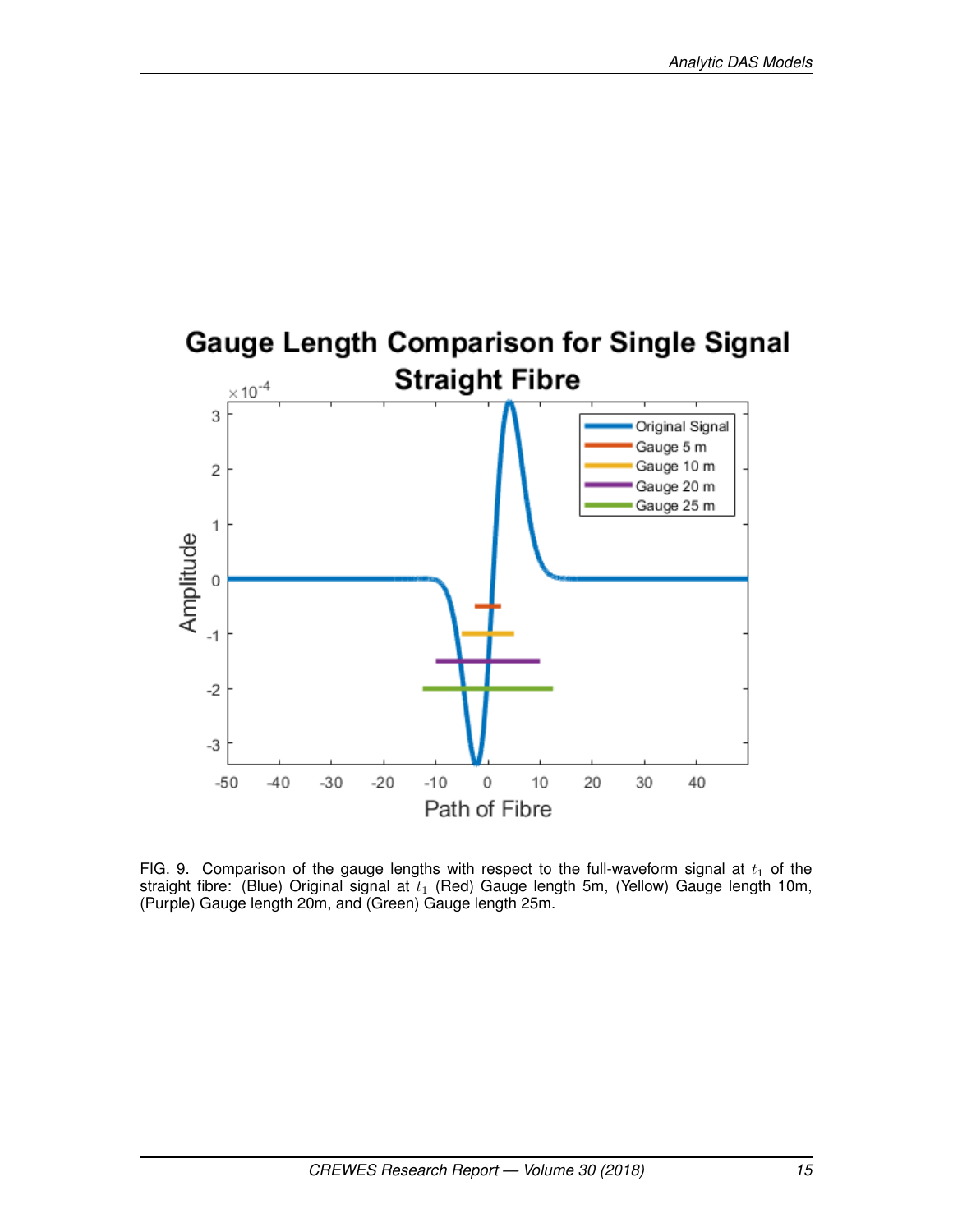Fig. 9 gives a physical representation of what we described in the previous paragraph. The gauge length 5 m only contains an increasing portion of the signal around the origin. The gauge length 10 m contains some decreasing signal but mostly increasing signal around the origin. Both gauge length 20 m and 25 m contain a lot of increasing and decreasing portions of the signal enough to cancel out the response at the origin which we see occurs in Fig. 10 for larger intervals around the origin as the gauge length increases.



FIG. 10. (Left) The original signal at  $t_1$  (Right) Comparison of the gauge lengths applied to the full-waveform signal at  $t_1$  of the straight fibre: (Blue) Gauge length 5m, (Red) Gauge length 10m, (Yellow) Gauge length 20m, and (Purple) Gauge length 25m.

Fig. 10 only describes what occurs for the first time step  $t_1$  of the full-waveform response of the straight fibre. It provides a good visual explanation for the spreading which occurs for the larger gauge lengths in the bottom two images of Fig. 8.

#### FUTURE WORK

This report contains an elementary study of an analytic model for DAS acquired seismic data. In the future, it would be beneficial to extend the analytic model to work for a varying velocity as opposed to a constant velocity. Given the solutions for reflection and transmission coefficients found in (Hardeman and Lamoureux, 2017), this extension seems achievable. We would also explore the response given a moving source instead of a stationary source. This investigation would help model seismic experiments involving ambient noise caused by vehicles or trains among other experiments. Also, we plan to study why the amplitude for the helical fibre's response is weaker than the straight fibre's response despite showing strain in more dimensions.

#### **CONCLUSIONS**

We began with an explanation of the model. We found the strain tensors for the P-wave, S-wave, and full-waveform responses. The results of the P-wave response in saturated shale and limestone were shown for straight fibre. Then, the S-wave response in saturated shale was explored for straight and helical fibre. We saw that the helical fibre detects strain in more dimensions than the straight fibre; however, the amplitude of the helical fibre's response was weaker in comparison to the straight fibre's response. Finally, we looked at the effects different gauge lengths had on the full-waveform response for straight fibre. The larger gauge lengths produced a spreading in the response which was not found in